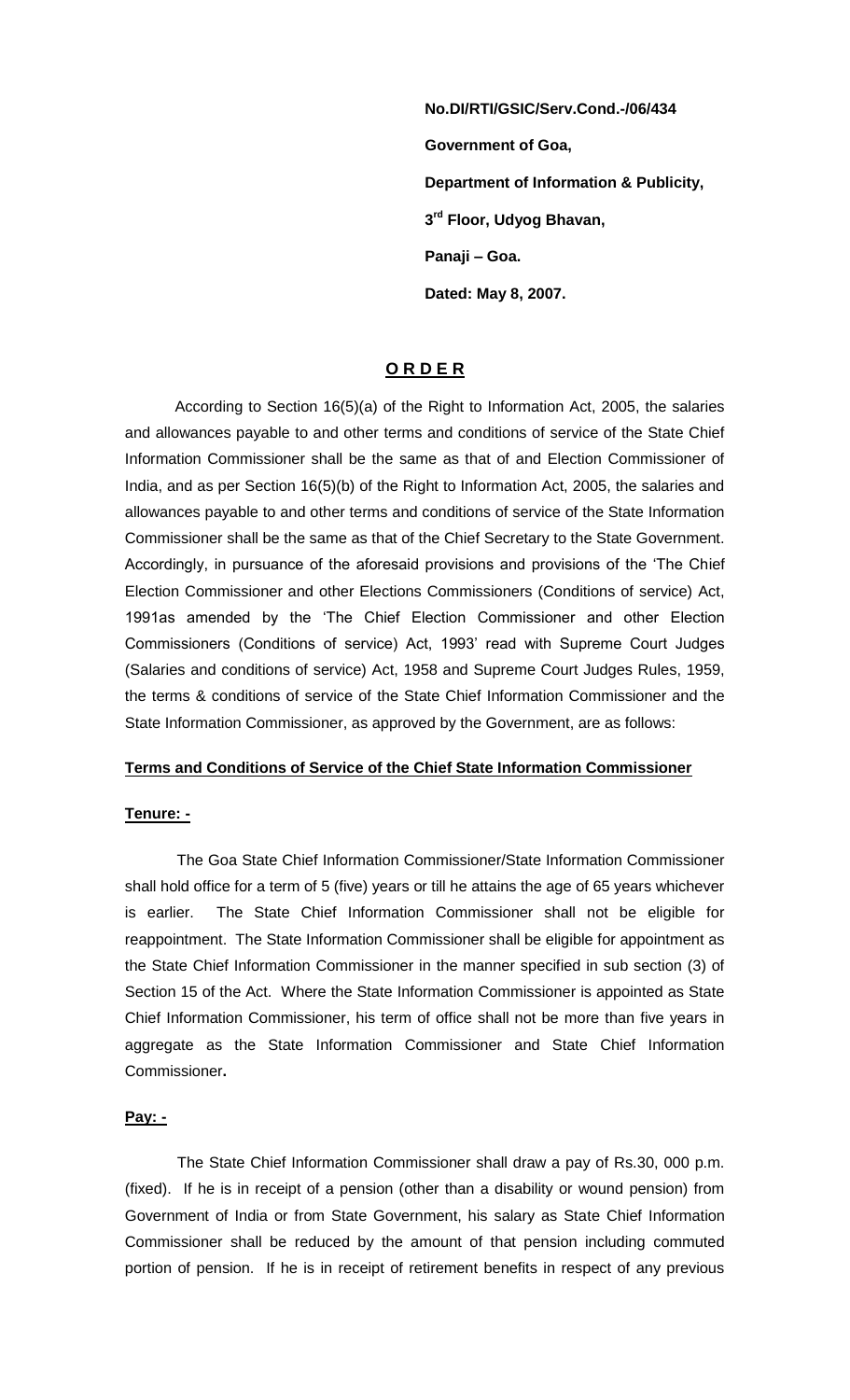service rendered in a Corporation established by or under any Central Act or State Act or a Government company owned or controlled by the Central Government or the State Governments, his salary in respect of the service as State Chief Information Commissioner shall be reduced by the amount of pension equivalent to the retirement benefits**.** 

### **Sumptuary Allowance: -**

A monthly sumptuary allowance as admissible to the Election Commissioner shall be admissible to the State Chief Information Commissioner. Accordingly he is entitled to Rs. 7500/- (Rupees seven thousand five hundred only) per month**.** 

### **Provident Fund: -**

 The State Chief Information Commissioner shall be entitled to subscribe to the General Provident Fund (Central Services

### **Leave: -**

A person who, immediately before the date of assuming office as the State Chief Information Commissioner, was in service of Government may be granted during his tenure of office but not thereafter, leave in accordance with the rules for the time being applicable to service to which he belonged before such date and he shall be entitled to carry forward the amount of leave standing at his credit on such date.

 Any other person who is appointed as State Chief Information commissioner may be granted leave in accordance with such rules as are applicable to a member of the Indian Administrative Service.

 The power to grant or refuse leave to the State Chief Information Commissioner to revoke or curtail leave granted to him shall vest in the Governor of Goa.

The State Chief Information Commissioner demitting office except by resignation, shall be entitled to claim encashment of earned leave in respect of the earned leave at his credit subject to a maximum period prescribed for encashment of such leave under the All India Service (Leave) Rules, 1955 as amended from time to time.

In case he demits office by resignation, they are entitled to encashment of leave at his credit on the date of cessation of service to the extent of half of such leave at his credit subject to half of the maximum period stated above.

Provided that the encashment of earned leave, if any, already availed before joining the Commission and the period of earned leave being encashed in the Commission together shall in no case exceed the maximum period as stipulated under the All India Service (Leave) Rules, 1955.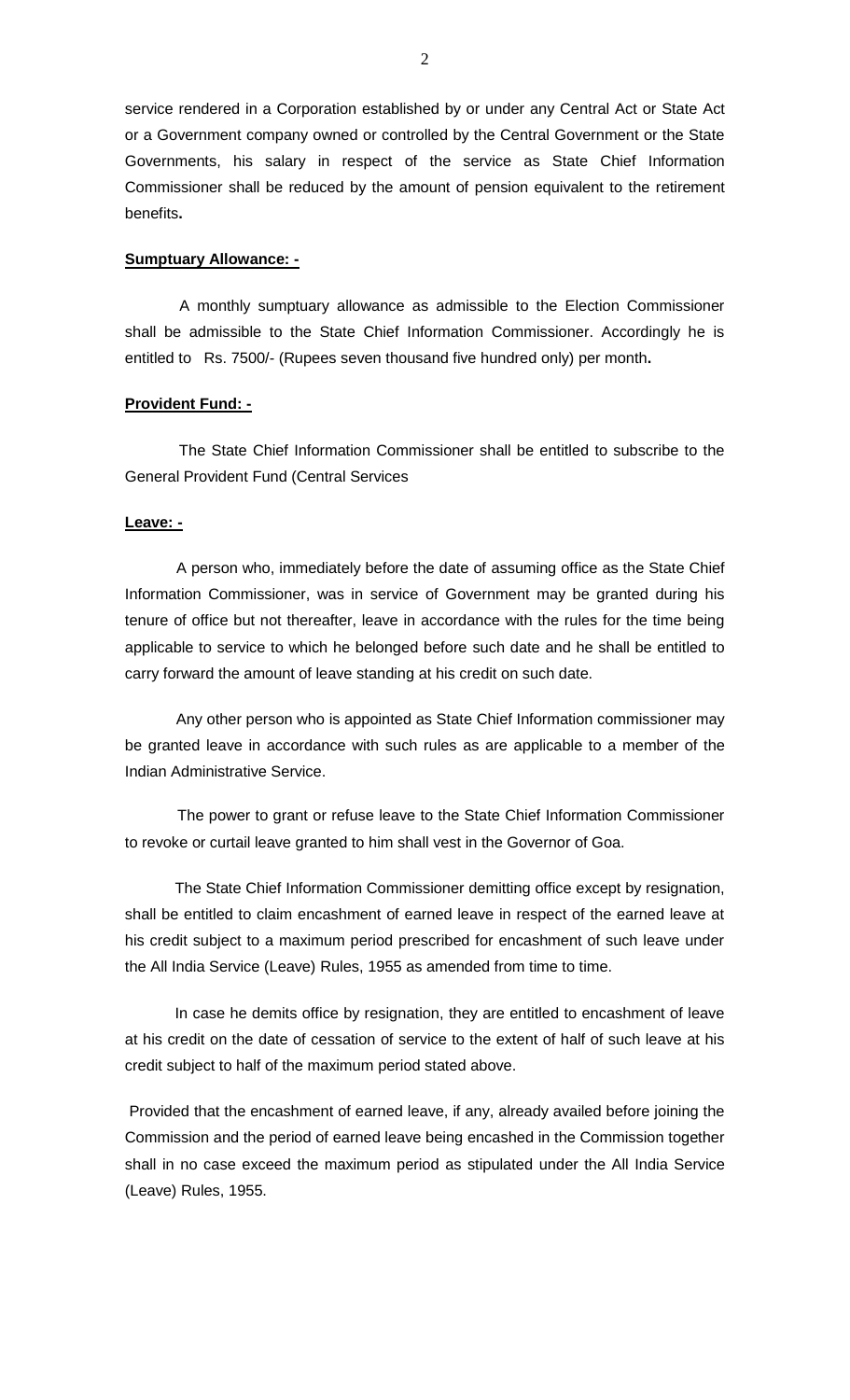## **Leave Sanctioning Authority :-**

The Governor of Goa shall be the leave sanctioning authority for the State Chief Information Commissioner and State Information Commissioner. (G.O.I. Department of Personnel, Public Grievances, Pension and Training letter No.4/2/2006-IR dated 8.11.2006 circulated vide letter No.2/2/2001-PER dated 28.11.2006 of the Department of Personnel, Government of Goa).

### **Accommodation: -**

 The State Chief Information Commissioner shall be entitled without payment of rent to the use of an official residence in accordance with the rules prescribed for Election Commissioner. He is entitled to free furnishing including electrical appliances in his official residence, the value of which does not exceed Rs 2 lakh. He is also entitled without payment of rent to the use of furnished residence throughout the term of his office and for a period of one month immediately thereafter and no charge shall fall on them personally in respect of the maintenance of such residence. For this purpose, residence includes the staff quarters and other buildings appurtenant thereto and the garden there of and maintenance in relation to a residence includes the payment of local rates and taxes and electricity and water. Where, for any reason, the State Chief Information Commissioner does not avail himself of the use of an official residence he may be paid every month an allowance equivalent to an amount of 30% of his pay plus dearness pay as HRA in lieu of rent-free official residence. In such case the residence of the State Chief Information Commissioner will be treated as official residence and all other facilities described above will be provided**.** 

#### **Medical facilities: -**

The State Chief Information Commissioner and the dependent members of his family shall be entitled to such facilities for medical treatment and for accommodation in hospitals as prescribed for the Election Commissioner from time to time. In terms of section 8 of the Chief Election Commissioner and Other Election Commissioners (Conditions of Service) Act, 1991,they are entitled to medical facilities and such other conditions of service as are for the time being applicable to a judge of the Supreme Court under Chapter IV of the Supreme Court judges (Conditions of Service) Act, 1958 and the rules made there under. Accordingly as per Rule 5 of the Supreme Court Judges Rules, 1959, in respect of facilities for medical treatment and accommodation in hospitals, the provisions of the All India Services (Medical Attendance) Rules, 1954 shall apply as they apply to a member of Indian Administrative Service.

Provided, that the expenses shall be reimbursed on prescription of Government doctors / hospitals or Recognized Private Practitioners/Private hospitals to the State Chief Information Commissioner.

In accordance with Section 23Cof the Supreme Court Judges (Salaries and Conditions of Service) Act, 1958, every retired State Chief Information Commissioner shall be entitled for himself and his family to the same facilities as respects medical treatment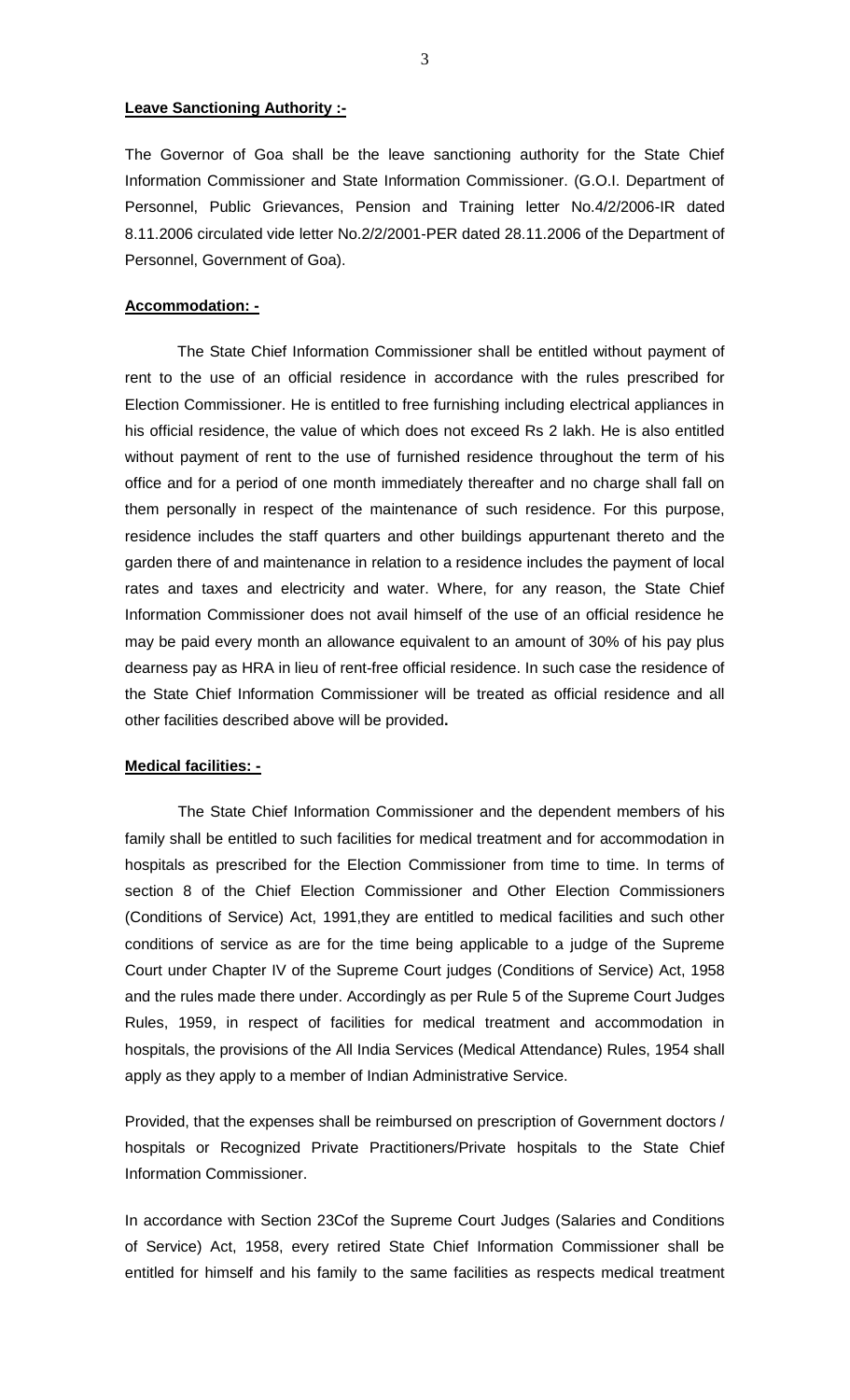and on the same conditions as a retired officer of the Central Civil Services Class-I and his family are entitled under any rules or orders of the Central Government for the time being in force.

## **Conveyance facilities: -**

 The State Chief Information Commissioner shall be entitled to a staff car and 200 litres fuel per month or the actual consumption of fuel whichever is less.

## **TA/LTC: -**

The State Chief Information Commissioner shall be entitled to Traveling Allowance/LTC as applicable to the Election Commissioner who are entitled to TA (Tour) and TA (Transfer/Retirement) as per the provisions contained in the "Supreme Court Judges (TA) Rules, 1959. In terms of Rule 5(f) ibid when a judge travels on duty he is entitled to a daily allowance at the rate of Rs.600 for the entire period of absence from head quarters provided that daily allowance so admissible shall be regulated as follows:

- (i) Full daily allowance for each completed day, that is reckoned from midnight to mid-night
- (ii) For absence from head quarters for less than twenty- four hours the daily allowance shall be at the following rates, namely: (1) If the absence from headquarters does not exceed 6 hours, 30% of the full daily allowance;
	- (2) If the absence from head quarters exceeds 6 hours, but does not exceed 12 hours, 50% of the full daily allowance;
	- (3) If the absence from head quarters exceeds 12 hours full daily allowance provided also that –

When a judge is required to perform functions outside his normal duties in localities away from his head quarters, he may subject to such conditions as the President may in each case determine, be granted daily allowance not exceeding Rs.600 per day for all types of localities and Rs.1000 and transport charges not exceeding Rs.50 per day in respect of specially expensive localities like Mumbai, Kolkata, Chennai, Delhi, Hyderabad, Ahemadabad and Bangalore or any other locality so declared hereafter by the President and shall also be entitled to accommodation at the same rates as for Government servants

As admissible to Supreme Court Judges, Chief Election Commissioner/Election Commissioners, the State Chief Information Commissioner is also entitled to LTC for self, spouse and dependent members for visiting any place in India including home town during leave thrice a year in accordance with rules applicable in this behalf to a member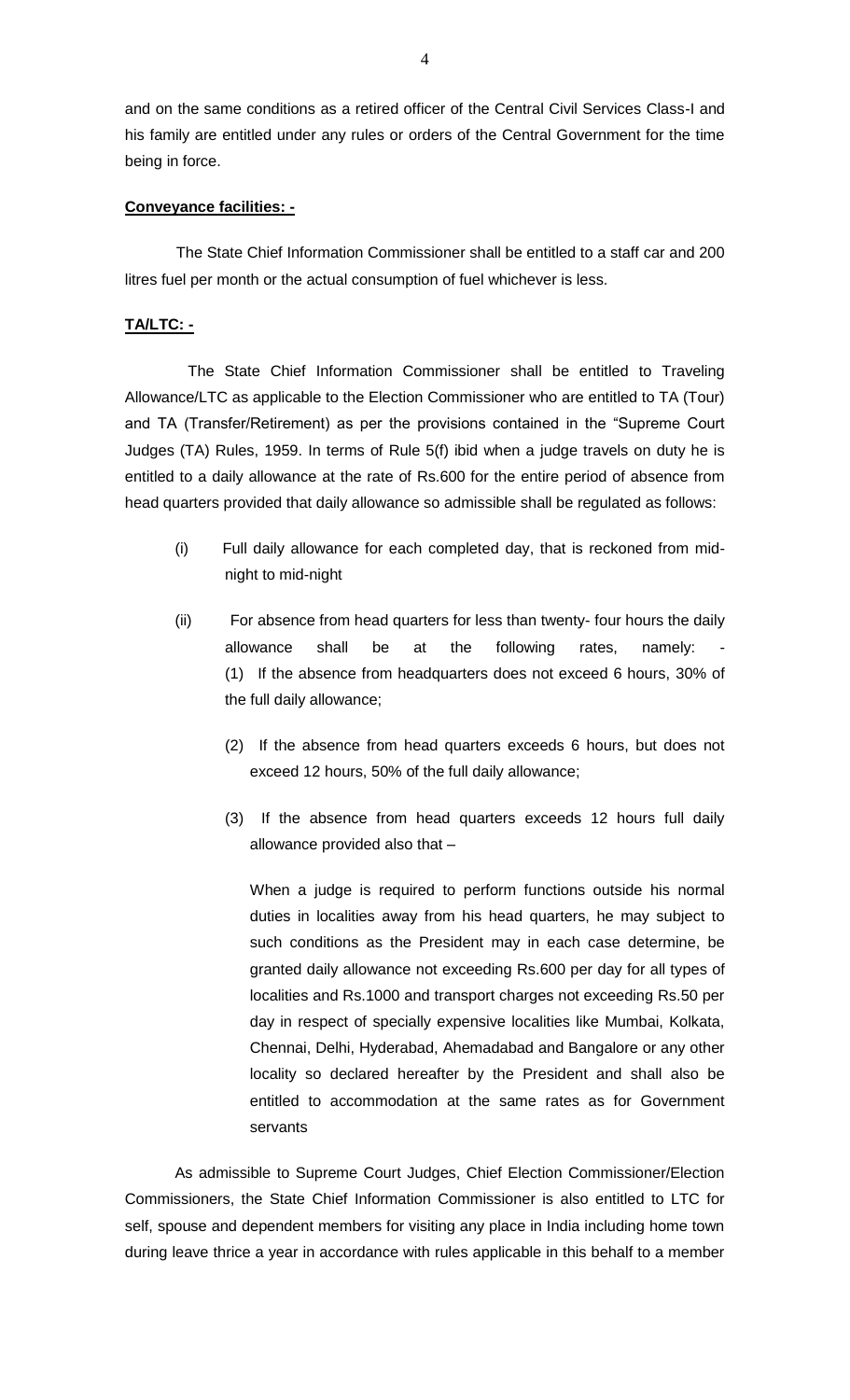of the Indian Administrative Service holding the rank of Secretary to Government of India.

### **Attendants at residence: -**

The State Chief Information Commissioner shall be entitled for the service of three Muster Roll Peons of his choice as given to the State Chief Secretary by Order No.7/3/90-Fin(EXP) dated 24/9/2003 issued by the Finance (Exp.) Department, Government of Goa.

# **Pension: -**

In terms of section 6(2) of the CEC and Other ECs (Conditions of service) Act, 1991 the CEC and ECs are entitled to a pension which is equal to the pension payable to the judge of the Supreme Court in accordance with the provisions of Part III of the schedule to the Supreme Court judges (Conditions of Service) Act, 1958 as amended from time to time. These provisions are also applicable to the State Chief Information Commissioner in terms of section 16(5)(a) of RTI Act, 2005.

The provisions of Part III apply to a judge who has held any pensionable post under the union or a state (but is not a member of Indian Civil Service) and who has not elected to receive the pension payable under Part I ibid.

The pension payable to such a judge shall be

(a) the pension to which he is entitled under the ordinary rules of his service if he had not been appointed a judge, his service as a judge in India being treated as service therein for the purpose of calculating pension

(b) a special additional pension of Rs.7800 per annum in respect of each completed year of service for pension as a judge in India

 Provided that the pension under (a) and additional pension under clause (b) together shall in no case exceed Rs.2,70,000 per annum.

Commutation of pension, family pension and gratuity as are admissible to the judge of the Supreme Court are also admissible to State Chief Information Commissioner.

#### **Newspapers and magazines: -**

The State Chief Information Commissioner shall be entitled to a maximum amount of Rs.750/- per month for subscription of newspapers and magazines of his choice as are supplied to the Chief Secretary by Order No. No.Fin/Exp/4204/79-Part dated 27/5/2004 issued by the Finance (Exp.) Department, Government of Goa.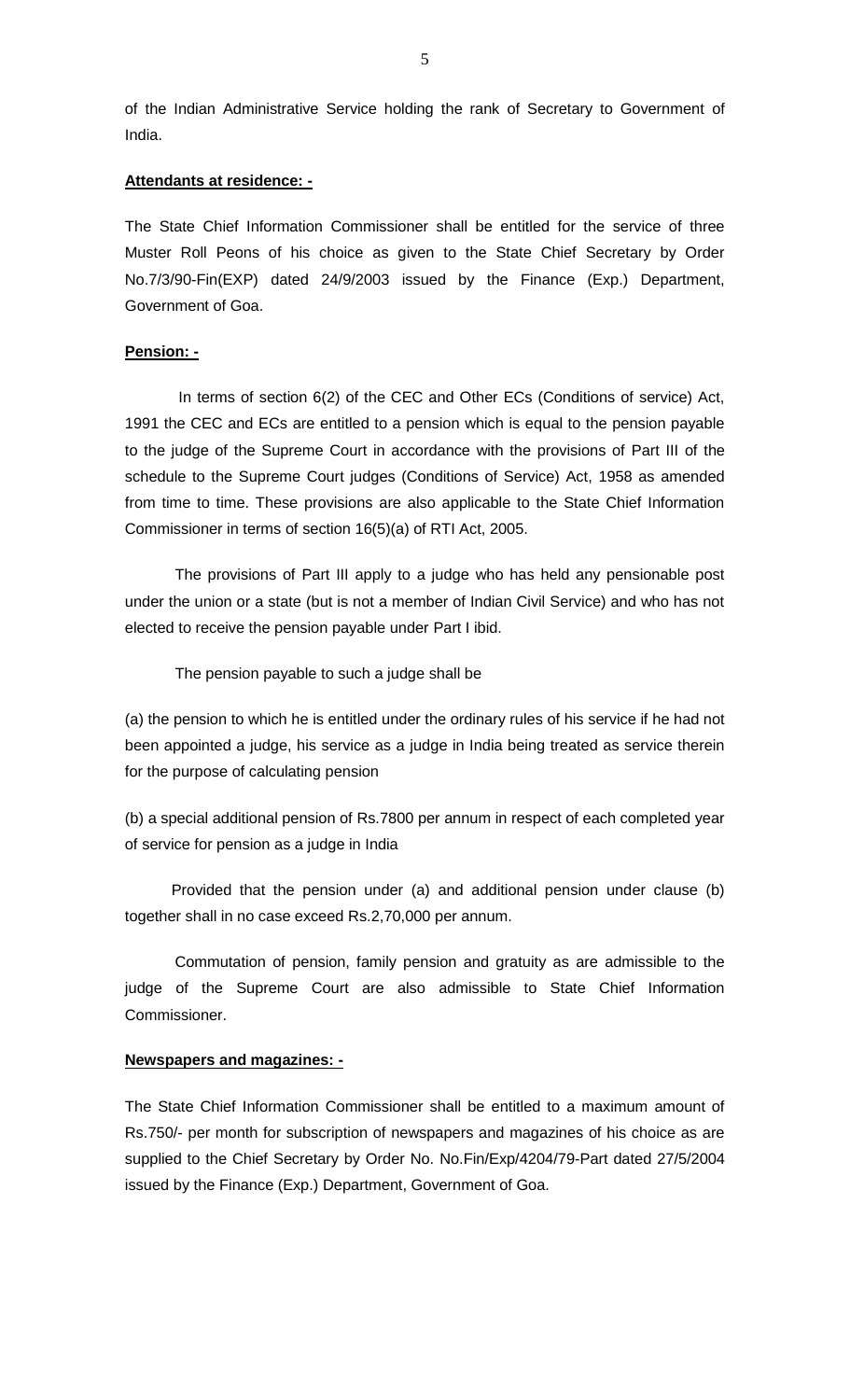### **Post Retirement benefits** :-

 As in the case of Supreme Court Judges/Election Commissioners, the State Chief Information Commissioner is also entitled during his lifetime a payment of Rs.4000 (Rs. Four thousand only) per month for defraying the services of an orderly. He is also entitled to a residential telephone free of cost and the number of free calls to the extent of 1500 per month (Over and above the number of free telephone calls per month allowed by the telephone Companies).

### **Administrative and other residuary matters :-**

Administrative matters relating to terms and conditions of service of the State Chief Information Commissioner with respect to which no express provision has been made shall be as applicable to the Chief Election commissioner and Election commissioners respectively.

#### **Terms and Conditions of Service of the State Information Commissioner**

### **Tenure: -**

The Goa State Information Commissioner shall hold office for a term of 5 (five) years or till he attains the age of 65 years, whichever is earlier. The State Information Commissioner shall be eligible for appointment as the State Chief Information Commissioner in the manner specified in sub section (3) of Section 15 of the Act. Where the State Information Commissioner is appointed as State Chief Information Commissioner, his term of office shall not be more than five years in aggregate as the State Information Commissioner and State Chief Information Commissioner.

### **Pay: -**

The State Information Commissioner shall be entitled to the salaries and allowances and other terms and conditions as applicable to the Chief Secretary to the Government of Goa. In case the State Information Commissioner is in receipt of a pension (other than disability or wound pension), his salary as State Information Commissioner shall be reduced by the amount of that pension including commuted portion of pension. If he is in receipt of retirement benefits in respect of any previous service rendered in a Corporation established by or under any Central Act or State Act or a Government company owned or controlled by the Central Government or the State Governments, his salary in respect of the service as State Information Commissioner shall be reduced by the amount of pension equivalent to the retirement benefits**.** 

## **Leave Sanctioning Authority: -**

The Governor of Goa shall be the leave sanctioning Authority for the State Information Commissioner (G.O.I. Department of Personnel, Public Grievances, Pension and Training letter No.4/2/2006-IR dated 8.11.2006 circulated vide letter No.2/2/2001-PER dated 28.11.2006 of the Department of Personnel, Government of Goa)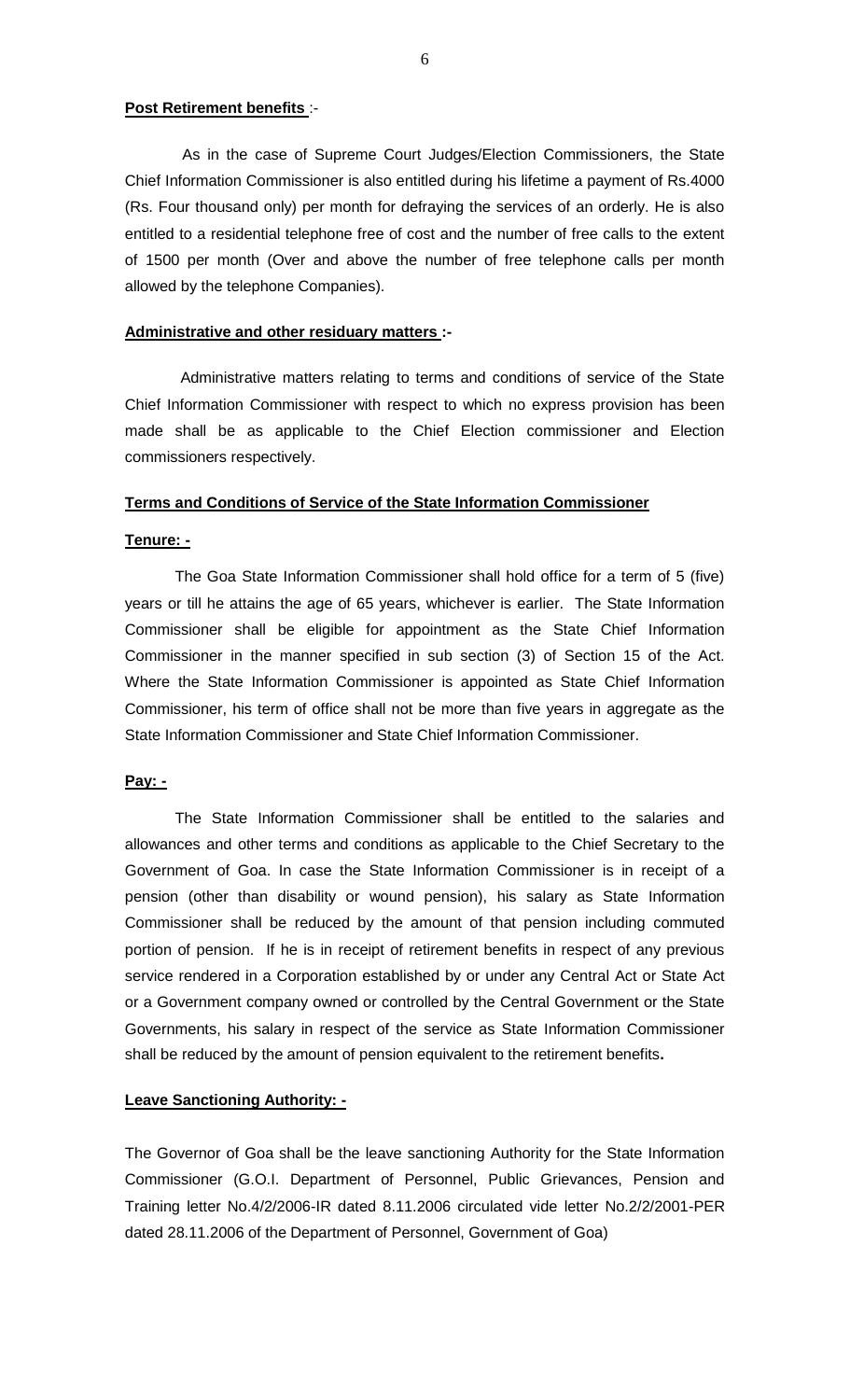## **Conveyance facilities: -**

The State Information Commissioner shall be entitled to staff car and 200 liters fuel per month or actual consumption of fuel whichever is less.

# **Attendants at residence: -**

The State Information Commissioner shall be entitled to three Mustor Roll Peons of his choice as given to the State Chief Secretary by Order No. 7/3/90-Fin(EXP) dated 24/9/2003 issued by the Finance (Exp.) Department, Government of Goa.

### **Newspapers and magazines: -**

The State Information Commissioner shall be entitled to maximum amount of Rs.750/ per month for subscription of newspapers and magazines of his choice as are supplied to the Chief Secretary by Order No.Fin/Exp/4204/79-Part dated 27/5/2004 issued by the Finance (Exp.) Department, Government of Goa.

## **Payment of Water Bills**

The State Information Commissioner shall be entitled for payment of water bills of his residence as is admissible to the Chief Secretary to the Government of Goa.

### **Medical Facilities**

The State Information Commissioner shall be entitled to the Medical facilities for treatment and accommodation in hospitals as per provisions applicable in case of the Chief Secretary to the Government of Goa.

# **Other conditions of service: -**

The other conditions of service of the State Information Commissioner with respect to which no express provision has been made shall be as applicable to the Chief Secretary to the Government of Goa.

> By Order and in the name of Governor of Goa

(Menino Peres) Director of Information & Publicity & Ex-Officio Jt. Secretary to the Govt.

To,

The Director,